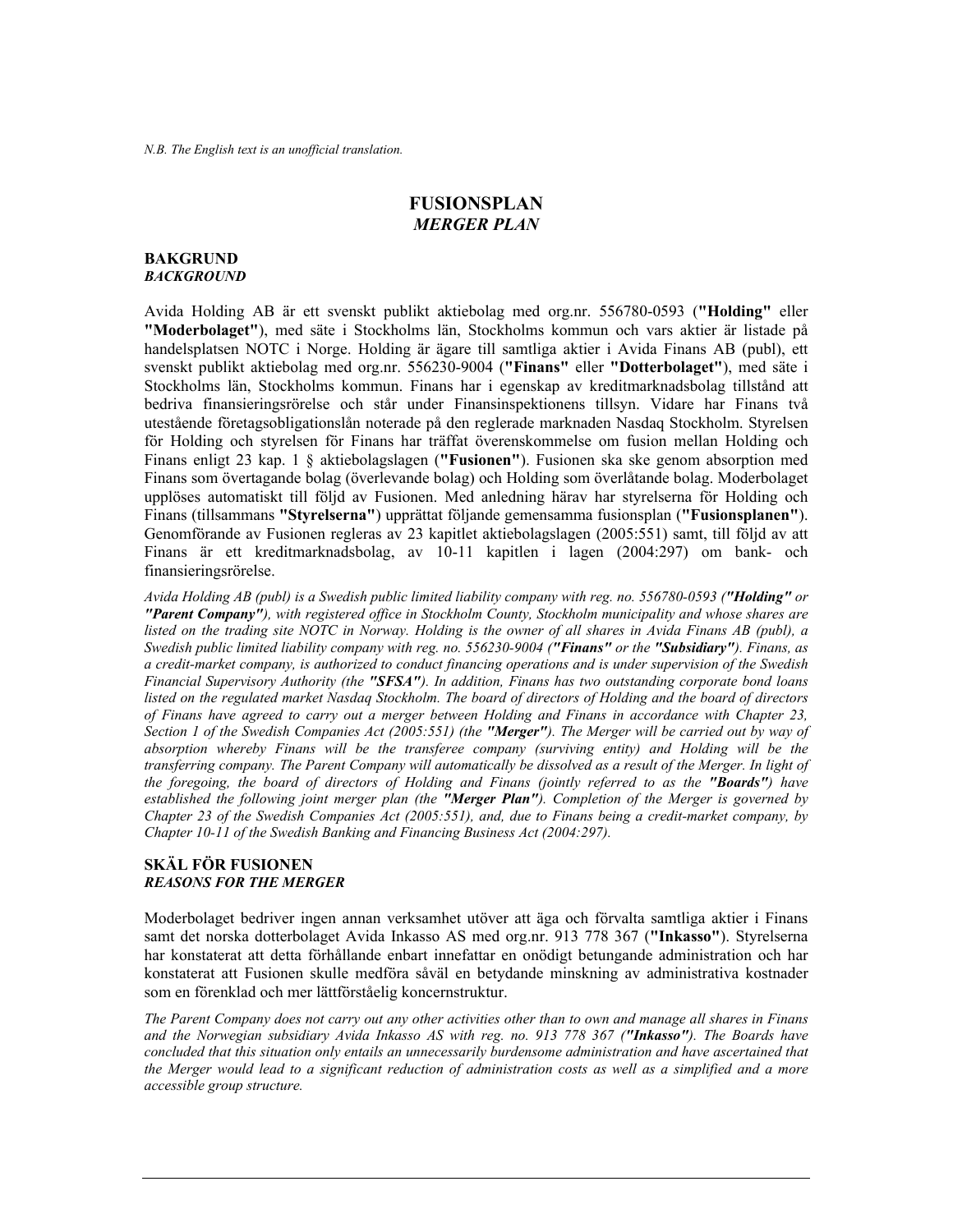# **FASTSTÄLLANDE AV FUSIONSVEDERLAGET OCH OMSTÄNDIGHETER AV VIKT VID UTVÄRDERINGEN AV FUSIONENS LÄMPLIGHET**  *ESTABLISHING THE MERGER CONSIDERATION AND CIRCUMSTANCES OF NOTE WHEN EVALUATING THE SUITABILITY OF THE MERGER*

Mot bakgrund av att Finans är ett helägt dotterbolag till Holding och att värdet på samtliga aktier i Finans kommer spegla värdet på aktierna i Holding innan genomförande av Fusionen har fusionsvederlaget bestämts så att en (1) aktie i Holding berättigar innehavaren att erhålla en (1) aktie i Finans (**"Fusionsvederlaget"**). Något kontant vederlag utgår inte. I syfte att inför Fusionen uppnå ett ändamålsenligt antal aktier i Finans före Fusionen kommer styrelsen i Finans sammankalla en extra bolagsstämma i Finans att besluta om sammanläggning av aktier, varvid totala antalet aktier i Finans sammanläggs till en (1) aktie. Styrelsen kommer vidare att föreslå bolagsstämman att besluta om uppdelning av aktier (aktiesplit), varvid antalet aktier ökas genom att aktien i Finans delas upp. Antalet aktier i Finans ska motsvara antalet aktier som vid Fusionens genomförande är registrerat i Holding. Därmed kommer antalet aktier i Finans att motsvara antalet aktier i Holding 1:1 vid Fusionens genomförande och det kommer inte heller uppstå några fraktioner av aktier. Styrelsen i Finans kommer även föreslå bolagsstämman att besluta om ändring av gränserna för antalet aktier och aktiekapital i bolagsordningen samt att införa ett avstämningsförbehåll i bolagsordningen för att möjliggöra att Finans aktier registreras hos Euroclear Sweden AB (**"Euroclear"**). Styrelsen för Finans planerar att sammankalla till extra bolagsstämma i Finans att hållas preliminärt den 3 augusti 2020.

*Against the background that Finans is a wholly owned subsidiary of Holding and that the value of all shares in Finans will reflect the value of the shares in Holding before the completion of the Merger, the merger consideration has been established so that one (1) share in Holding entitles the holder to receive one (1) share in Finans (the "Merger Consideration"). No cash consideration is payable. In order to achieve an appropriate number of shares in Finans before the Merger, the board of directors in Finans will summon to an extraordinary general meeting in Finans to resolve on a combination of shares, whereby the total number of shares in Finans will be combined into one (1) share. Further, the board of directors will propose to the general meeting to resolve on a division of shares (share split), whereby the number of shares is increased by dividing the share. The number of shares in Finans shall be equal to the number of shares in Holding at the completion of the Merger. As a consequence, the number of shares in Finans will correspond to the number of shares in Holding 1:1 at the completion of the Merger and there will be no fractional shares. In addition, the board of directors of Finans will propose to the general meeting to resolve to amend the limits for the number of shares and share capital in the articles of association and to insert a record date provision into the articles of association to enable for Finans' shares to be registered with Euroclear Sweden AB ("Euroclear"). The Board of Finans plans to summon to extraordinary general meeting in Finans to be held preliminary on 3 August 2020.* 

Fusionsvederlaget till aktieägarna i Moderbolaget ska uteslutande betalas i form av befintliga aktier i Dotterbolaget. För varje befintlig aktie i Moderbolaget erhålls aktier i Dotterbolaget i förhållande till respektive aktieägares aktieinnehav i Moderbolaget. Inga nya aktier ska således emitteras som fusionsvederlag.

*The Merger Consideration paid to the shareholders in the Parent Company shall exclusively be in the form of existing shares in the Subsidiary. For each existing share in the Parent Company, shares in the Subsidiary shall be received in relation to each shareholder's holding of shares in the Parent Company. Accordingly, no new shares shall be issued as merger consideration.* 

För aktieägarna i Moderbolaget innebär Fusionen en ändring från indirekt ägande till direkt ägande av Dotterbolaget. Aktierna i Moderbolaget kommer att avlistas i samband med Fusionens genomförande och kommer således inte längre att handlas på NOTC. Aktierna i Moderbolaget kommer därefter att upphöra att existera (se vidare "Fusionens genomförande" nedan). För befintliga aktieägare i Moderbolaget innebär inte Fusionen någon egentlig förändring av nettoförmögenheten.

*For the shareholders in the Parent Company, the Merger entails a change from indirect ownership to direct ownership of the Subsidiary. The shares in the Parent Company will be delisted in connection with the completion of the Merger and will thus no longer be traded at NOTC. The shares in the Parent Company will thereafter cease to exist (see further "Completion of the Merger" below). For existing shareholders in the Parent Company, the Merger does not entail any actual change in the net worth.*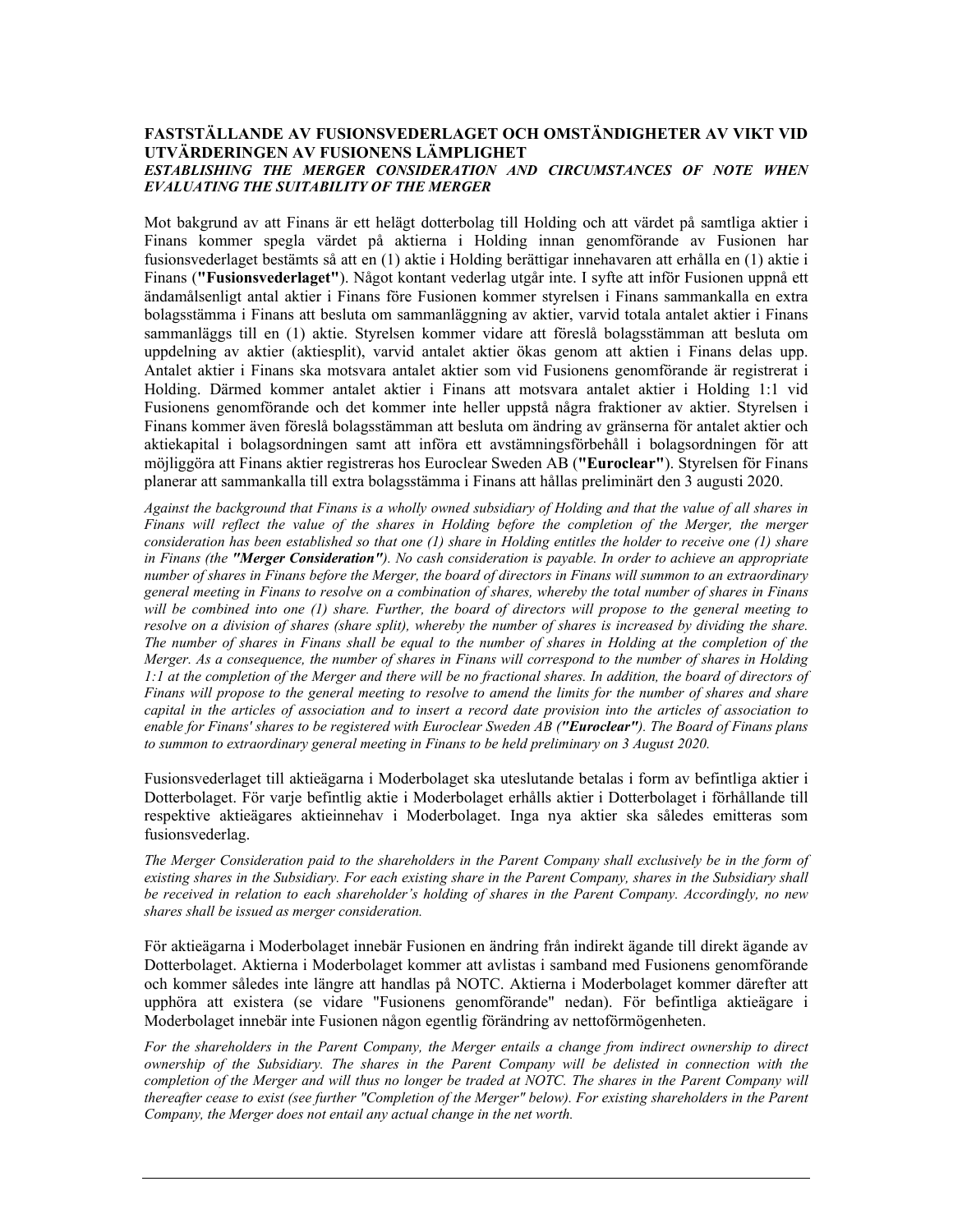Aktierna i Finans som erläggs som Fusionsvederlag kommer inte att handlas på någon börs eller annan marknadsplats i samband med redovisningen av Fusionsvederlaget.

*The shares in Finans that are paid as Merger Consideration will not be traded at any stock exchange or other market place in connection with the distribution of the Merger Consideration.* 

Styrelserna har konstaterat att Fusionen inte medför några skattekonsekvenser för Finans, dess norska eller finska filialer eller för Inkasso (som kommer bli ett dotterbolag till Finans som en konsekvens av Fusionen).

*The Boards have concluded that the Merger will not trigger any tax consequences with respect to Finans or its Norwegian or Finnish branches or with respect to Inkasso (which will become a subsidiary of Finans as a consequence of the Merger).* 

Styrelserna har även konstaterat att Fusionen inte kommer ha några skattekonsekvenser med avseende på aktieägare i Holding med skattemässig hemvist i Sverige eller Finland. För att Fusionen inte ska medföra några skattekonsekvenser för aktieägare i Holding med skatterättslig hemvist i Norge måste emellertid Fusionen genomföras enligt reglerna om skattekontinuitet i Sverige, både på bolagsnivå och aktieägarnivå. Samtliga aktieägare i Norge måste åberopa skattekontinuiteten i sina deklarationer. Om en eller flera av de norska aktieägarna inte åberopar skattekontinuitet faller rätten till skattefrihet för samtliga aktieägare med skatterättslig hemvist i Norge. Om förutsättningarna för skattekontinuitet inte är uppfyllda, kommer Fusionen anses innefatta en avyttring av aktier för aktieägare som har skattemässig hemvist i Norge. Norska juridiska personer som är aktieägare är normalt sett föremål för skattebefrielse i Norge vad avser kapitalvinster vid avyttring av aktier i Holding. För aktieägare som är fysiska personer med skattemässig hemvist i Norge, är vinster normalt föremål för 31,7 procent norsk skatt och förluster är normalt avdragsilla till 31,7 procent. Mot bakgrund av att det inte kan säkerställas att samtliga aktieägare åberopar skattekontinuitet kommer Fusionen att behandlas som skattepliktig och alltså föranleda beskattning för fysiska personer med skattemässig hemvist i Norge.

*The Boards have also concluded that the Merger will not have any tax consequences with respect to shareholders of Holding being tax residents in Sweden or Finland. However, in order for the Merger to be deemed as "tax free" (tax continuity) for Norwegian tax purposes, which is relevant for any shareholders in Holding who are Norwegian tax residents, it is required that the Merger is carried out based on tax continuity rules in Sweden on both company and shareholder level. It is required that all shareholders tax resident in Norway must claim tax continuity with respect to the Merger in their Norwegian tax returns. If one or more Norwegian tax resident shareholders do not claim tax continuity, tax continuity will not be available for all shareholders being tax resident in Norway. If the conditions for tax continuity are not met, the Merger will be deemed as a realization of shares for shareholders being tax residents in Norway. For Norwegian corporate shareholders, a gain on realization of shares in Holding is generally tax exempt in Norway. For non-corporate shareholders (individuals) with tax residency in Norway, gains would normally be subject to 31.7 percent Norwegian tax and losses would be tax deductible at 31.7 percent. Against the background that it cannot be ensured that all shareholders will claim tax continuity, the Merger will be treated as taxable and thus lead to a taxable event for individuals being tax residents in Norway.* 

Styrelserna uppmanar alla aktieägare i Holding att göra sin egen bedömning av Fusionens eventuella påverkan på deras individuella skattesituation.

*The Boards urge all shareholders in Holding to carry out their own assessment of the potential implications of the Merger on their respective individual tax situation.* 

Styrelserna anser att Fusionen är till fördel för bolagen och deras aktieägare. Styrelserna anser även att utbytesrelationen i Fusionsvederlaget är skälig.

*The Boards consider the Merger to be beneficial for the companies and their shareholders. The Boards also consider that the exchange relationship of the Merger Consideration is reasonable.*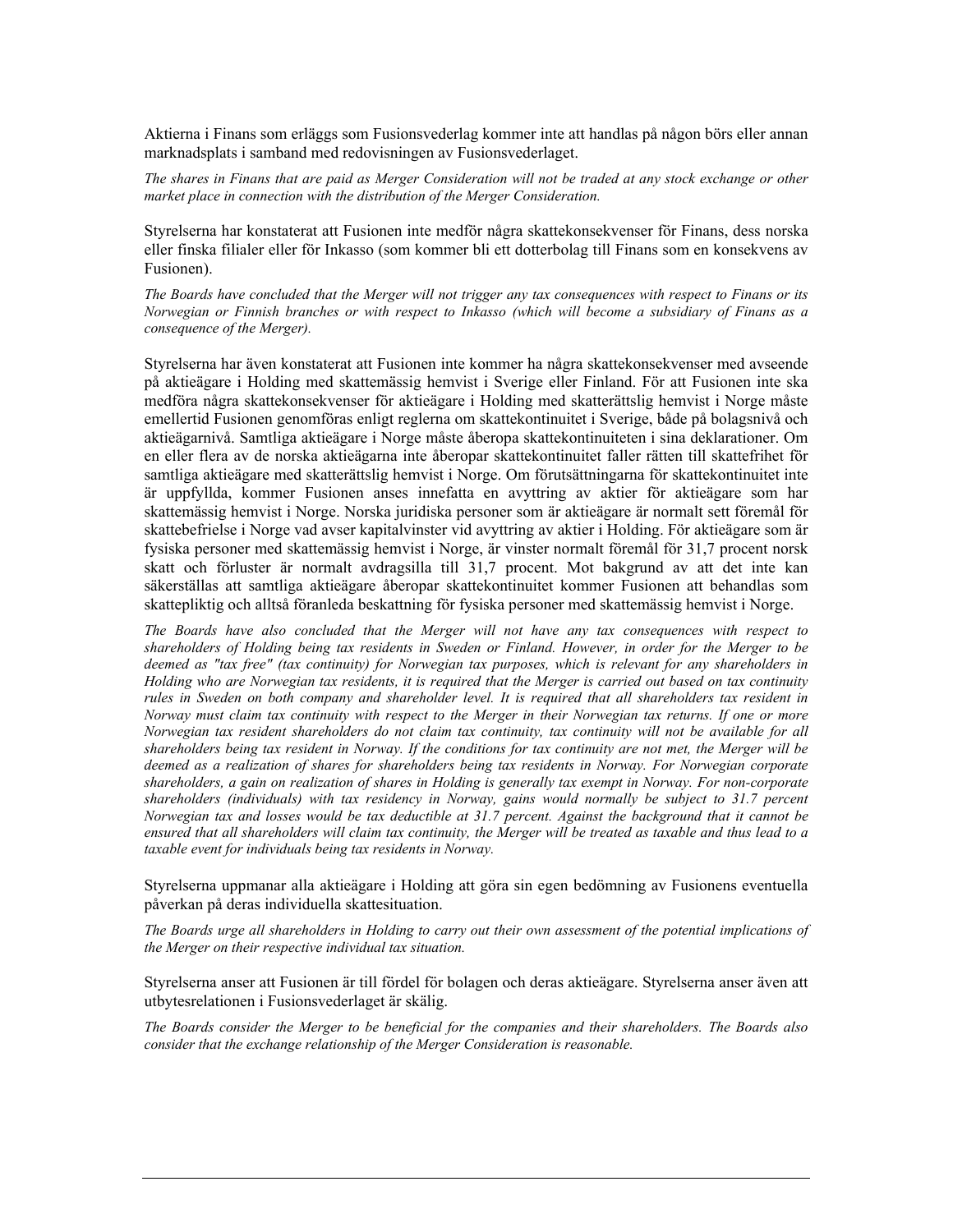#### **REDOVISNING AV FUSIONSVEDERLAG**  *SETTLEMENT OF THE MERGER CONSIDERATION*

Berättigade att erhålla Fusionsvederlag kommer att vara de aktieägare som är upptagna i Holdings aktiebok per dagen då Fusionen registreras i aktiebolagsregistret hos Bolagsverket (se avsnitt "Fusionens genomförande" nedan).

*Entitled to receive Merger Consideration will be the shareholders that are included in the share register of Holding on the day that the Merger is registered in the Register of Companies with the Swedish Companies Registration Office (the "SCRO") (see section "Completion of the Merger" below).* 

I den mån inte annat följer av nedanstående kommer Fusionsvederlaget redovisas efter att Bolagsverket registrerat anmälan om genomförd Fusion i aktiebolagsregistret genom att Euroclear på varje vederlagsberättigads VP-konto registrerar det antal aktier i Finans som tillkommer denne. Samtidigt ska dennes aktieinnehav i Holding avregistreras från samma konto, om det inte skett tidigare. Fusionsvederlaget kommer således att fördelas automatiskt och inga åtgärder kommer att erfordras av Holdings aktieägare avseende detta. Aktierna i Finans som utges som Fusionsvederlag berättigar innehavaren till de rättigheter som tillkommer aktieägare från och med dagen då innehavaren blir registrerad som aktieägare av aktierna i aktieboken för Finans som administreras av Euroclear.

*If nothing to the contrary is stated below, the Merger Consideration will be settled following the registration by the SCRO in the Register of Companies of the notification of completion of the Merger through that Euroclear register the number of shares in Finans attributable to the entitled shareholder on the shareholder's VP account. Concurrently therewith, the shareholder's shares in Holding will be deregistered from the same account, if not having occurred earlier. The Merger Consideration will thus be distributed automatically and no action is required by the shareholders of Holding in this regard. The shares in Finans that are paid as Merger Consideration entitle the holder to the rights that shareholders are entitled to from and including the day of registration of the holder as shareholder of the shares in the share register of Finans that is administered by Euroclear.* 

Om aktierna i Holding är pantsatta vid tidpunkten för redovisningen av Fusionsvederlaget ska redovisning till följd därav ske till panthavaren. Om aktierna i Holding är förvaltarregistrerade ska redovisning till följd därav ske till förvaltaren.

*If the shares in Holding are pledged at the time of settlement of the Merger Consideration, settlement will be made to the pledgee. If the shares in Holding are registered with a trustee, settlement will be made to the trustee.* 

Registrering av Fusionen beräknas ske inom cirka sex månader från dagens datum (se avsnitt "Fusionens genomförande" nedan). Registrering av Fusionen beräknas ske tidigast i november 2020.

*Registration of the Merger is expected to occur within approximately six months from today's date (see section "Completion of the Merger" below). Registration of the Merger is expected to be made in November, at the earliest.* 

## **ÅTAGANDEN FÖRE FUSIONEN**  *UNDERTAKINGS BEFORE THE MERGER*

Holding och Finans åtar sig att, under perioden fram till och med Fusionens genomförande, vidta samtliga nödvändiga åtgärder som krävs för att genomföra Fusionen på de villkor som anges i denna Fusionsplan och att fortsätta att bedriva sina respektive verksamheter på sedvanligt sätt. Vidare har Holding och Finans åtagit sig att inte utan förgående skriftliga medgivande från det andra bolaget:

a) emittera aktier eller andra aktierelaterade instrument, eller dela upp eller sammanlägga aktier, om inte det andra bolaget som deltar i Fusionen genomför motsvarande emission, sammanläggning eller uppdelning så att förhållandet mellan aktierna i Holding och Finans är 1:1 i samband med Fusionens genomförande; eller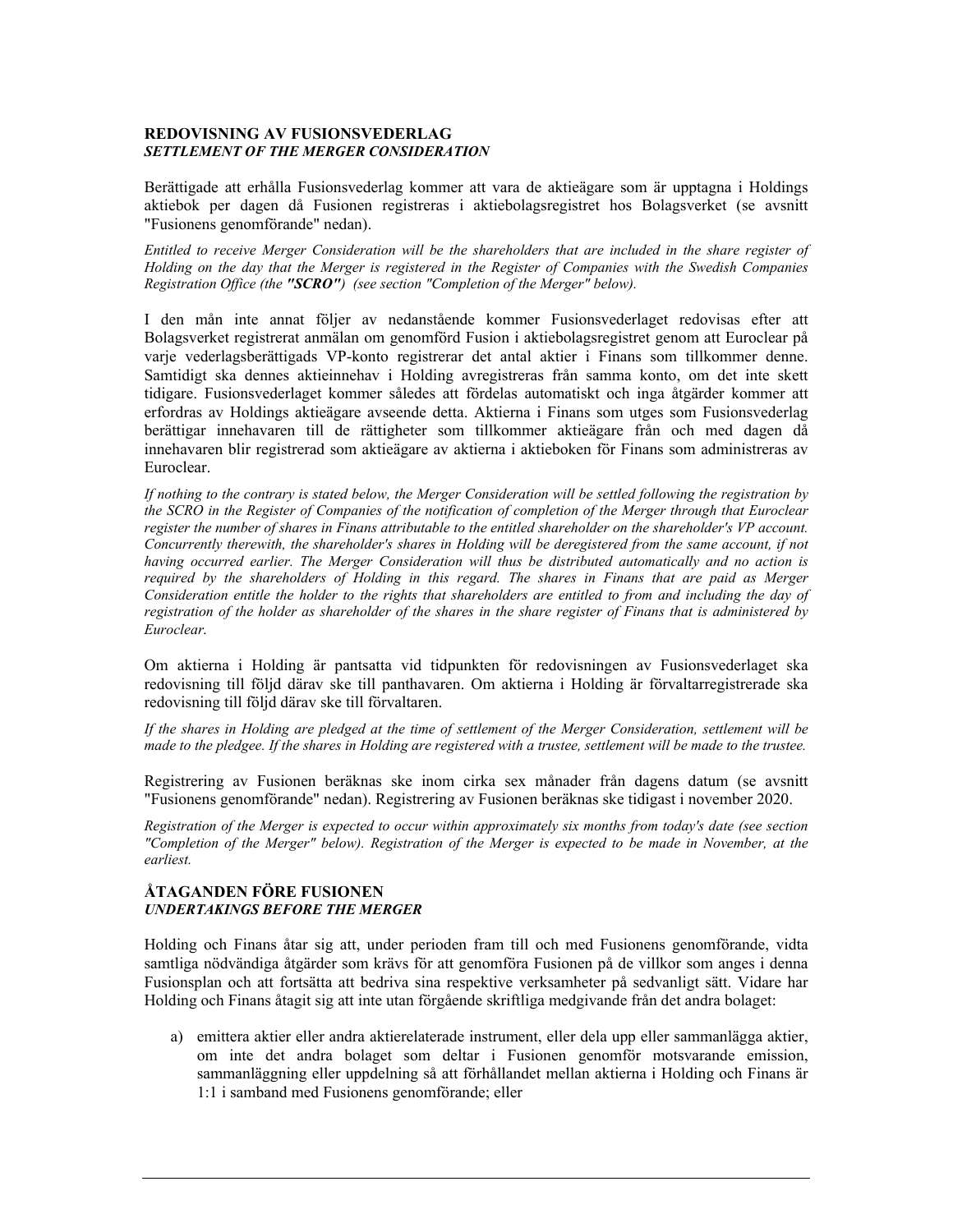b) genomföra åtgärder, som inte redan beskrivs i denna Fusionsplan, som medför, eller ändrar befintlig, prövning hos någon behörig myndighet och som är avgörande att slutföras för att kunna genomföra Fusionen, exempelvis ägarprövning för Inkasso utöver den ägarprövning som anges som ett villkor för Fusionen i punkten c) under rubriken "Villkor för Fusionen" eller bolagsordningsändring, med undantag för de ändringar som ska beslutas om av extra bolagsstämman i Finans och som beskrivs under rubriken "Fastställande av Fusionsvederlaget och omständigheter av vikt vid utvärderingen av Fusionens lämplighet" ovan.

*Holding and Finans undertake, during the period until the completion of the Merger, to take all necessary steps to implement the Merger on the terms set out in this Merger Plan and to continue to conduct its respective operations as usual. Furthermore, Holding and Finans undertake not to without the prior written consent of the other company:* 

- *a) issue shares or other share related securities , or share split or combination of shares, unless the other company participating in the Merger carries out a corresponding issue, share split or combination of shares, so that the relationship of the shares in Holding and Finans is 1:1 in connection to the completion of the Merger; or*
- *b) conduct measures not already described in this Merger Plan, which result in, or alter existing, review by any competent authority and which are essential to be completed in order to carry out the Merger, such as the ownership assessment of Inkasso with exception from the ownership assessment specified as a condition for the Merger in paragraph (c) under the heading "Terms and conditions of the Merger" or change of the articles of association, with the exception of the amendments to be resolved by the extraordinary general meeting of Finans described under the heading " Establishing the Merger Consideration and circumstances of note when evaluating suitability of the Merger" above.*

# **VILLKOR FÖR FUSIONEN**  *TERMS AND CONDITIONS OF THE MERGER*

Genomförandet av Fusionen är villkorat av följande villkor:

- a) att bolagsstämman i Holding godkänner Fusionsplanen;
- b) att bolagsstämman i Finans beslutar om sammanläggning och aktiesplit samt godkänner de ändringar av bolagsordningen som erfordras för genomförande av Fusionen;
- c) att erforderliga godkännanden av Finansinspektionen erhålls för ändring av Finans bolagsordning enligt punkten b) ovan;
- d) att erforderliga tillstånd eller godkännanden av Norske Finanstillsynet erhålls för att Finans ska kunna bli ägare till Inkasso;
- e) att Eckern Finans Holding AB och FSK Eckern Finans Holding AB tecknar aktier i Holding i enlighet med teckningsförbindelse daterat 26 maj 2020;
- f) att genomförande av Fusionen inte helt eller delvis omöjliggörs eller väsentligen försvåras på grund av lagar, domstolsbeslut, myndighetsbeslut eller liknande; och
- g) att varken Holding eller Finans brutit mot de åtaganden som anges under rubriken "Åtaganden före Fusionen" före den dag då Fusionen registreras i aktiebolagsregistret hos Bolagsverket på ett sådant sätt som skulle leda till en väsentlig negativ effekt för Fusionen eller den nya koncernen efter genomförande av Fusionen.

*Completion of the Merger is conditional upon the following conditions:* 

- *a) that the general meeting in Holding resolves to approve the Merger Plan;*
- *b) that the general meeting in Finans resolves on the combination of shares and share split, and approves the amendments of the articles of association necessary to carry out the Merger;*
- *c) that receipt of requisite approvals from the SFSA are granted of amendments of Finans' articles of association in accordance with subsection b) above;*
- *d) that the receipt of requisite permissions or approvals from Norwegian Financial Supervisory Authority are granted for Finans to become the new owner of Inkasso;*
- *e) that Eckern Finans Holding AB and FSK Eckern Finans Holding AB subscribes for shares in Holding in accordance with subscription commitment dated on 26 May 2020;*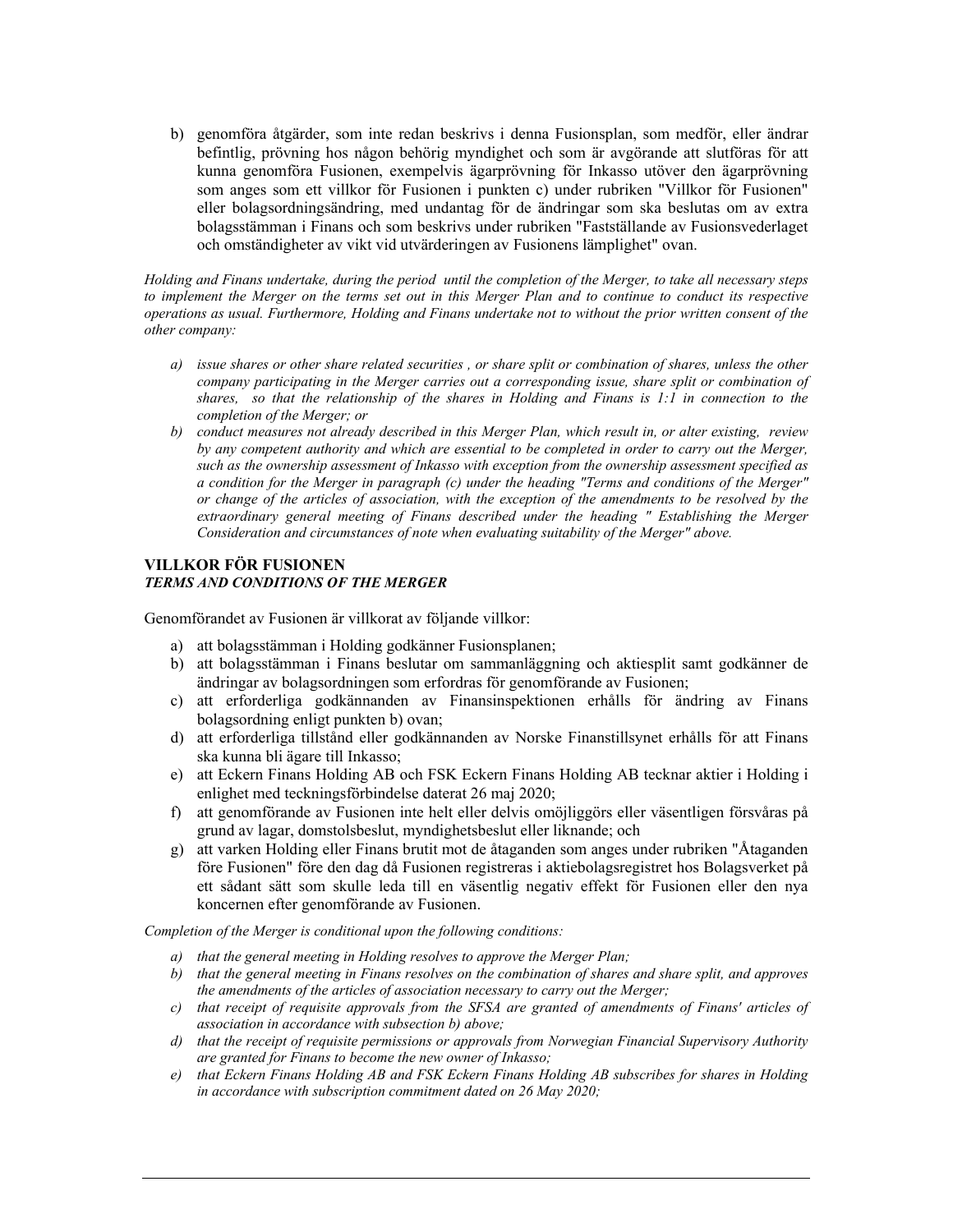- *f) that the completion of the Merger not wholly or partially is made impossible or is substantially hampered by laws, court decisions, government rulings or alike; and*
- *g) that neither Holding nor Finans has breached the undertakings set out under the heading "Undertakings prior to the Merger" prior to the day when the Merger is registered in the Register of Companies with the SCRO in such a manner that would result in a material adverse effect for the Merger or the new group after the completion of the Merger.*

Har villkoren inte uppfyllts och har inte genomförandet av Fusionen skett senast den 31 december 2020 kommer Fusionen inte att genomföras och denna Fusionsplan ska upphöra att gälla, dock att Fusionen ska avbrytas och Fusionsplanen upphöra att gälla endast i den mån det är tillåtet enligt tillämplig lag, om den bristande uppfyllelsen är av väsentlig betydelse för Fusionen. Styrelserna förbehåller sig rätten att genom ett gemensamt beslut helt eller delvis frånfalla ovanstående villkor.

*If the conditions are not satisfied and if completion of the Merger has not occurred at the latest on 31 December 2020, the Merger will not be completed and this Merger Plan shall cease to be valid, however, that the Merger shall only be terminated and the Merger Plan cease to be valid to the extent this is permissible pursuant to applicable law, if the non-satisfaction is of material interest for the Merger. The Boards retain the right, through joint decision, in part or in full, to waive the above conditions.* 

Styrelserna har, i den mån det är tillåtet enligt tillämplig lag, rätt att genom ett gemensamt beslut bestämma att skjuta upp det senaste datumet för uppfyllandet av villkoren från 31 december 2020 till ett senare datum.

*The Boards have, to the extent permissible according to applicable law, the right, through joint decision, to decide to postpone the latest date for satisfaction of the conditions from 31 December 2020 to a later date.* 

### **FUSIONENS GENOMFÖRANDE**  *COMPLETION OF THE MERGER*

#### **Planerad tidpunkt för Moderbolagets upplösning**  *Scheduled date for dissolution of the Parent Company*

Moderbolaget ska upplösas och dess tillgångar och skulder övertas av Finans så snart Bolagsverket registrerat anmälan om genomförd Fusion i aktiebolagsregistret, vilket beräknas inträffa inom cirka sex månader från dagens datum. Detta beräknas ske tidigast i november 2020. Holding och Finans kommer senare offentliggöra vilken dag Bolagsverket kommer registrera Fusionen.

*The Parent Company shall be dissolved and its assets and liabilities assumed by Finans as soon as the SCRO has registered the completed Merger in the Register of Companies, which is anticipated to occur within approximately six months from today's date. This is expected to occur no earlier than in November 2020. Holding and Finans will later announce on which day the SCRO will register the Merger.* 

### **Avnotering och sista dag för handel i Holdings aktie**  *De-listing and last day of trading in Holding's shares*

Styrelsen i Holding kommer föreslå bolagsstämman i Holding att besluta om avnotering av Holdings aktier från NOTC. Sista dag för handel i Holdings aktie på NOTC förväntas vara den 18 november 2020. Holding kommer senare offentliggöra vilken dag som kommer vara sista dag för handel i Holdings aktie.

*The board of directors of Holding will propose to the general meeting in Holding to resolve of de-listing of Holding's shares from NOTC. The last day of trading in Holding's share on NOTC is expected to be on 18 November 2020. Holding will later announce which day that will be the last day of trading in Holding's share.*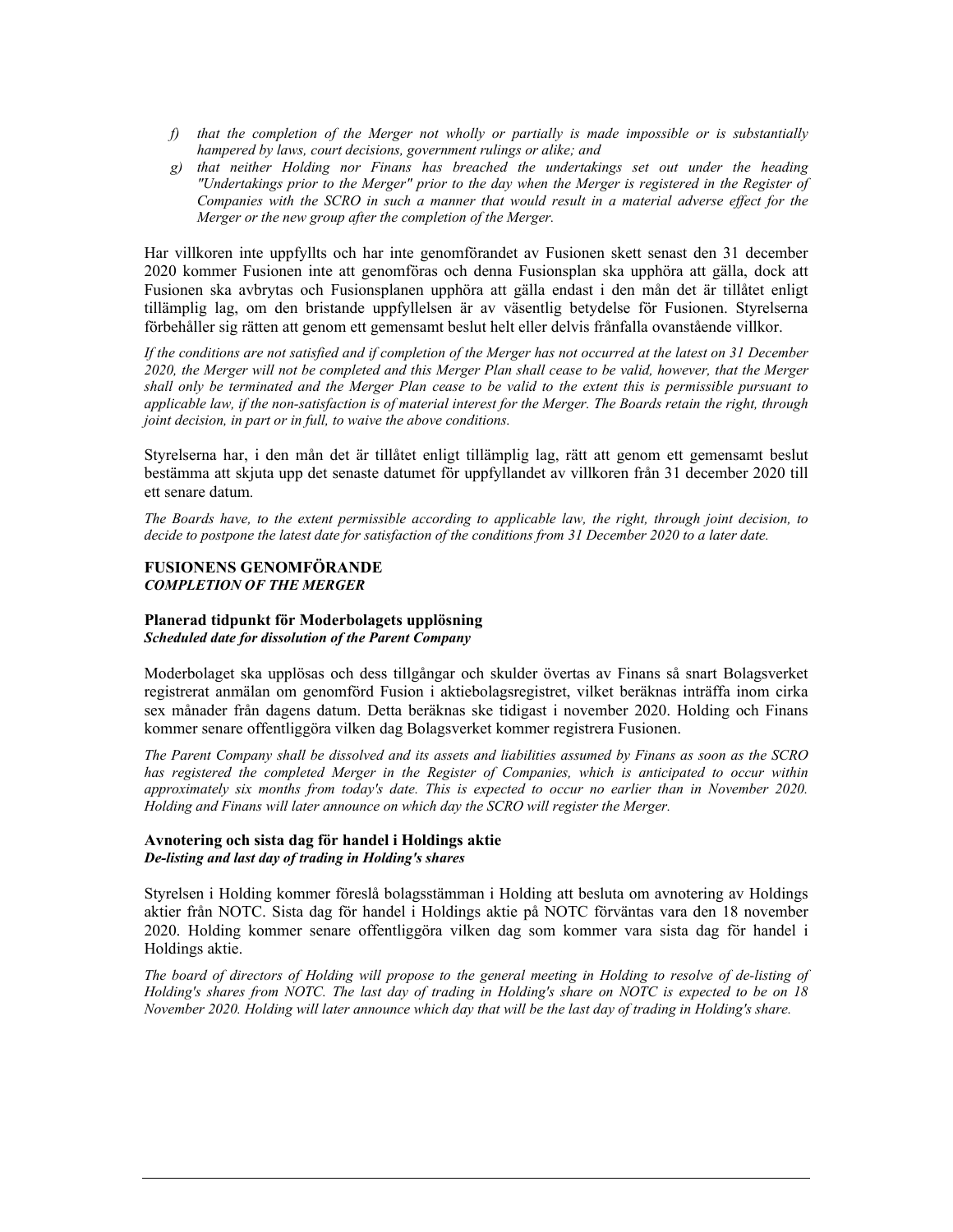#### **RÄTTIGHETER FÖR INNEHAVARE AV VÄRDEPAPPER MED SÄRSKILDA RÄTTIGHETER**  *RIGHTS OF HOLDERS OF SECURITIES CONVEYING SPECIAL RIGHTS*

Det föreligger inte några utestående teckningsoptioner, konvertibler eller andra värdepapper med särskilda rättigheter i Holding eller i Finans vid tidpunkten för denna Fusionsplan. Det finns heller inga aktiebaserade incitamentsprogram för ledningen eller andra anställda i något av bolagen.

*There are no outstanding warrants, convertibles or other securities with special rights in Holding or in Finans at the date of this Merger Plan. Further, there are no share based incentive programs for management or other employees in any of the companies.* 

# **DUE DILIGENCE**  *DUE DILIGENCE*

Det har i samband med föreberedelserna inför Fusionen inte genomförts någon due diligence, eftersom Fusionen innebär en koncernintern transaktion.

*No due diligence has been carried out in connection with the preparations of the Merger, as the Merger entails an intra-group transaction.* 

#### **BOLAGSSTÄMMA**  *GENERAL MEETING*

Denna Fusionsplan är föremål för godkännande av bolagsstämma i Holding. Styrelsen för Holding planerar att sammankalla till extra bolagsstämma i Holding att hållas preliminärt den 3 augusti 2020.

*This Merger Plan subject to approval by general meeting in Holding. The Board of Holding plans to summon to extraordinary general meeting in Holding to be held preliminary on 3 August 2020.* 

#### **FINANSIERING**  *FINANCING*

Fusionens genomförande är inte beroende av någon finansiering, eftersom Fusionsvederlaget uteslutande utgörs av befintliga aktier i Finans.

*The completion of the Merger is not dependent on any financing, as the Merger Consideration consists exclusively of existing shares in Finans.* 

#### **ARVODEN**  *FEES*

Inga särskilda styrelsearvoden eller arvoden till verkställande direktör ska utgå med anledning av Fusionen. För revisorernas särskilda granskning i samband med Fusionen utgår betalning för den tid revisorerna har lagt ned på granskningen av Fusionsplanen samt eventuella intyg nödvändiga för genomförande av Fusionen.

*No separate remuneration to the board members or fees to the managing director shall be paid as a result of the Merger. Payment shall be made to the auditors in respect of their special review in connection with the Merger for the time expended in the review of the Merger Plan and eventual statements required to carry out the Merger.* 

### **KOSTNADER**  *COSTS*

Dotterbolaget ska stå för alla kostnader i samband med Fusionen.

*The Subsidiary shall bear all costs in connection with the Merger.*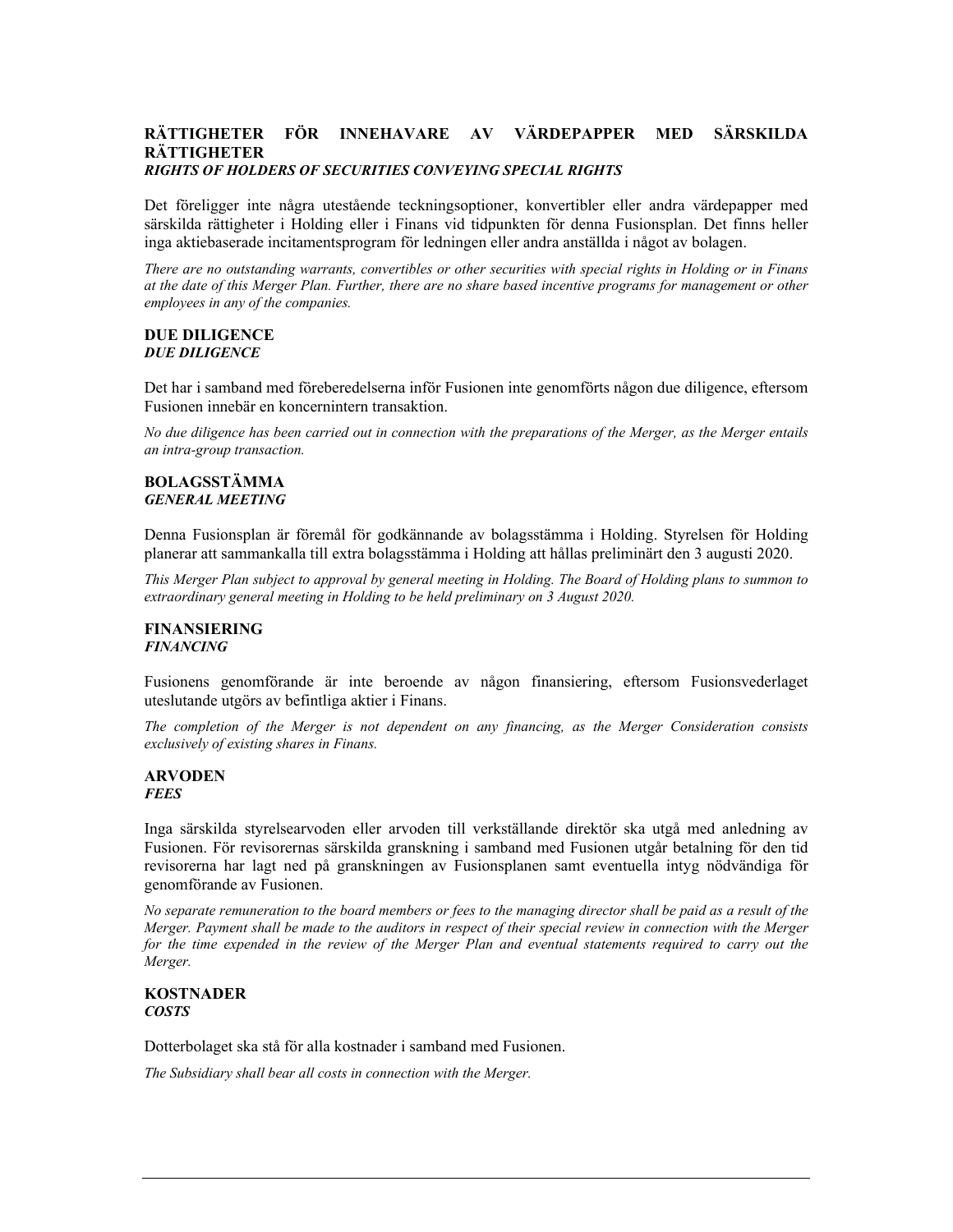# **ÖVRIGT**  *MISCELLEANEOUS*

Styrelseordföranden för Finans respektive Holding ska äga rätt att vidta de förändringar av denna Fusionsplan som kan visa sig erforderliga i samband med handläggningen av Fusionsplanen hos Finansinspektionen, vid registreringen av Fusionsplanen och Fusionen hos Bolagsverket eller i förhållande till Euroclear i samband med redovisningen av Fusionsvederlaget.

*The chairman of the Board of Finans and Holding respectively are authorized to undertake the amendments to this Merger Plan that may be required in connection with the approval process with the SFSA, at the registration of the Merger Plan and the Merger with the SCRO, or in relation to Euroclear, in connection with the settlement of the Merger Consideration.* 

Till denna Fusionsplan biläggs även:

*The following documents are appended to this Merger Plan:* 

- 1. Holdings årsredovisningar för räkenskapsåren 2019, 2018 och 2017 *Holding's annual reports for the financial years 2019, 2018 and 2017*
- 2. Finans årsredovisningar för räkenskapsåren 2019, 2018 och 2017 *Finans' annual reports for the financial years 2019, 2018 and 2017*
- 3. Revisorns yttrande avseende Fusionsplanen enligt 23 kap. 11 § aktiebolagslagen *The auditor's report regarding the Merger Plan in accordance with Chapter 23, Section 11 of the Swedish Companies Act*
- 4. Styrelseprotokoll avseende styrelsens beslut att godkänna Fusionsplanen *Board minutes of the Board of Directors' resolution to approve the Merger Plan*

\*\*\*\*\*\*

[signatursida följer/ *signature page follows*]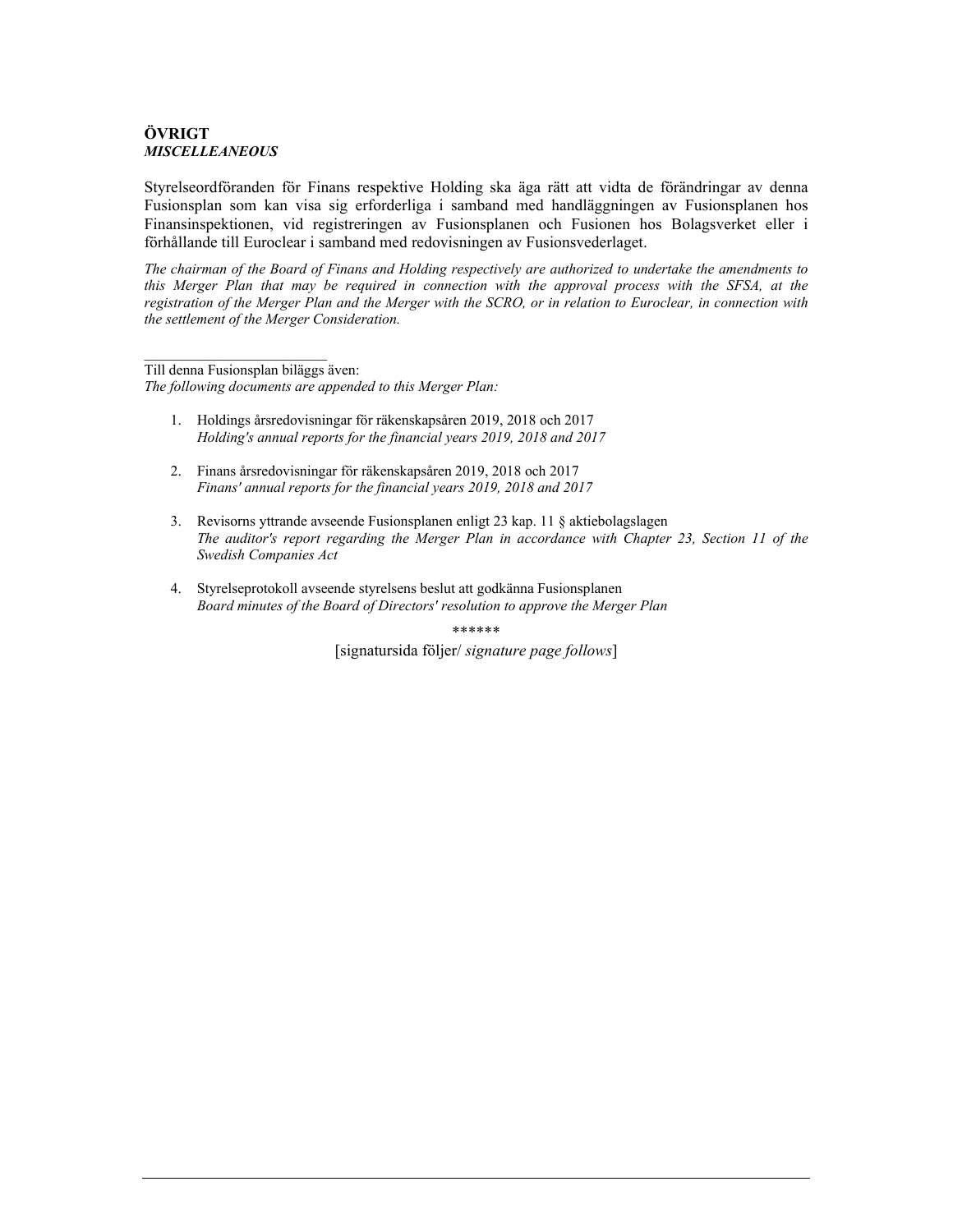Datum/*Date:* Place/*Place:* 

Avida Finans AB (publ) Avida Holding AB

Datum/*Date:* Place/*Place:* 

 $\sum_{i=1}^{n}$  $\Gamma$ 

Geir Olsen Olsen

 $\cup$ Geir Olsen

Celina Midelfart

Celina Midelfart

Christian Bjornstad

 $\mathcal{L}_\text{max}$  and  $\mathcal{L}_\text{max}$  and  $\mathcal{L}_\text{max}$ 

Christian Bjornstad

 $\mathcal{L}_\text{max}$  and  $\mathcal{L}_\text{max}$  and  $\mathcal{L}_\text{max}$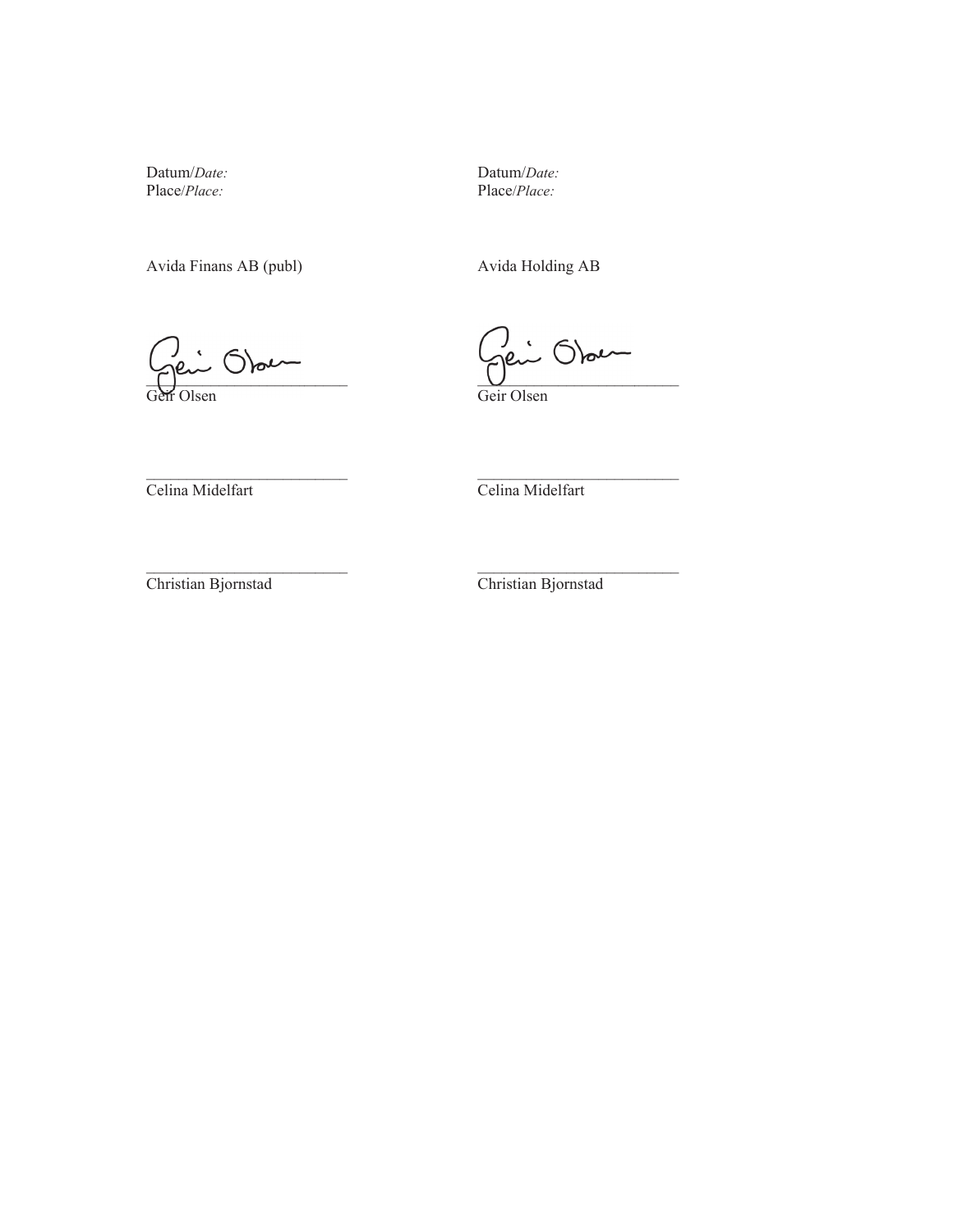Datum/Date: Place/Place:

Avida Finans AB (publ)

Datum/Date: Place/Place:

Avida Holding AB

Geir Olsen

Geir Olsen

Celina Midelfart

Celina Midelfart

Christian Bjornstad

Christian Bjornstad